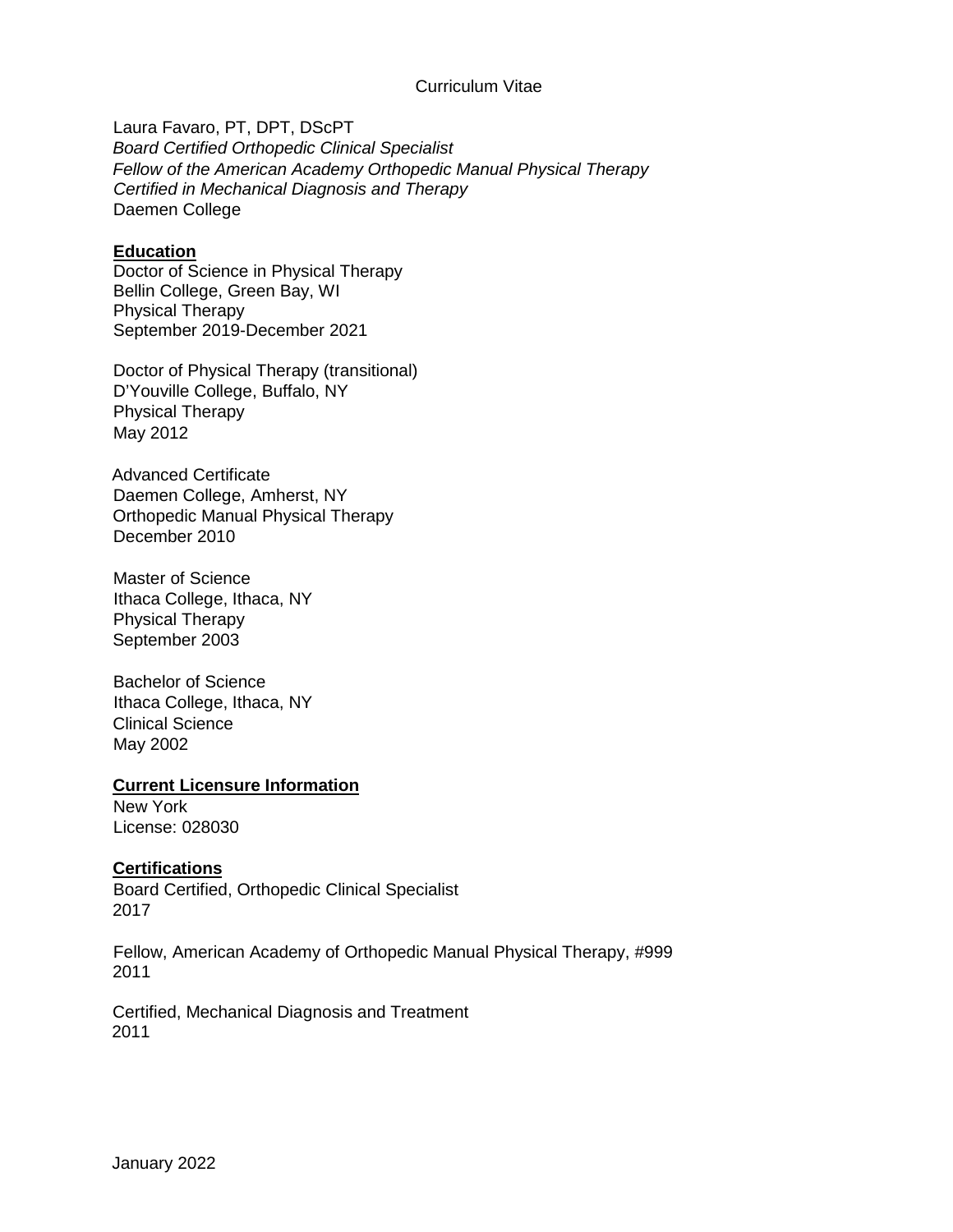### **Employment and Positions Held**

Clinical Assistant Professor, non-tenure track Daemen College, Amherst, NY August 2012-Current

Adjunct Professor Daemen College, Amherst, NY August 2009-May 2011

President and Practitioner Phoenix Physical Therapy Services, PC, Amherst, NY March 2009-January 2014 Independent Contractor: 2014-2015

Physical Therapist Renovatio Physical Therapy PC, Buffalo, NY June 2007-October 2008

Senior Physical Therapist Briody HealthCare Facility/Quinlivan Outpatient Rehab Center Lockport, NY May 2006-March 2007

Center Manager, Physical Therapist NovaCare Rehabilitation, South Russell, OH January 2005-March 2006

Lead Physical Therapist NovaCare Rehabilitation, South Russell, OH July 2004-January 2005

Staff Physical Therapist Cleveland Clinic Health System, Euclid Hospital Euclid, OH November 2003-June 2004

### **Peer Reviewed Publications**

**Favaro L**, Boggs R, Geraci M. Conservative management of a foraminal disc herniation. JOSPT Cases. 2021;1(1):49-50. doi:10.2519/josptcases.2021.9776

Bohen S, Ramey A, Rudolph K, Sinn E, Tooley D, **Favaro L**, Schenk RJ. Short-term changes in neutral tension following lumbar repeated movements. Int J Mech Diag Ther. 2011:6(1):12- 14.

### **Peer Reviewed Scientific and Professional Presentations**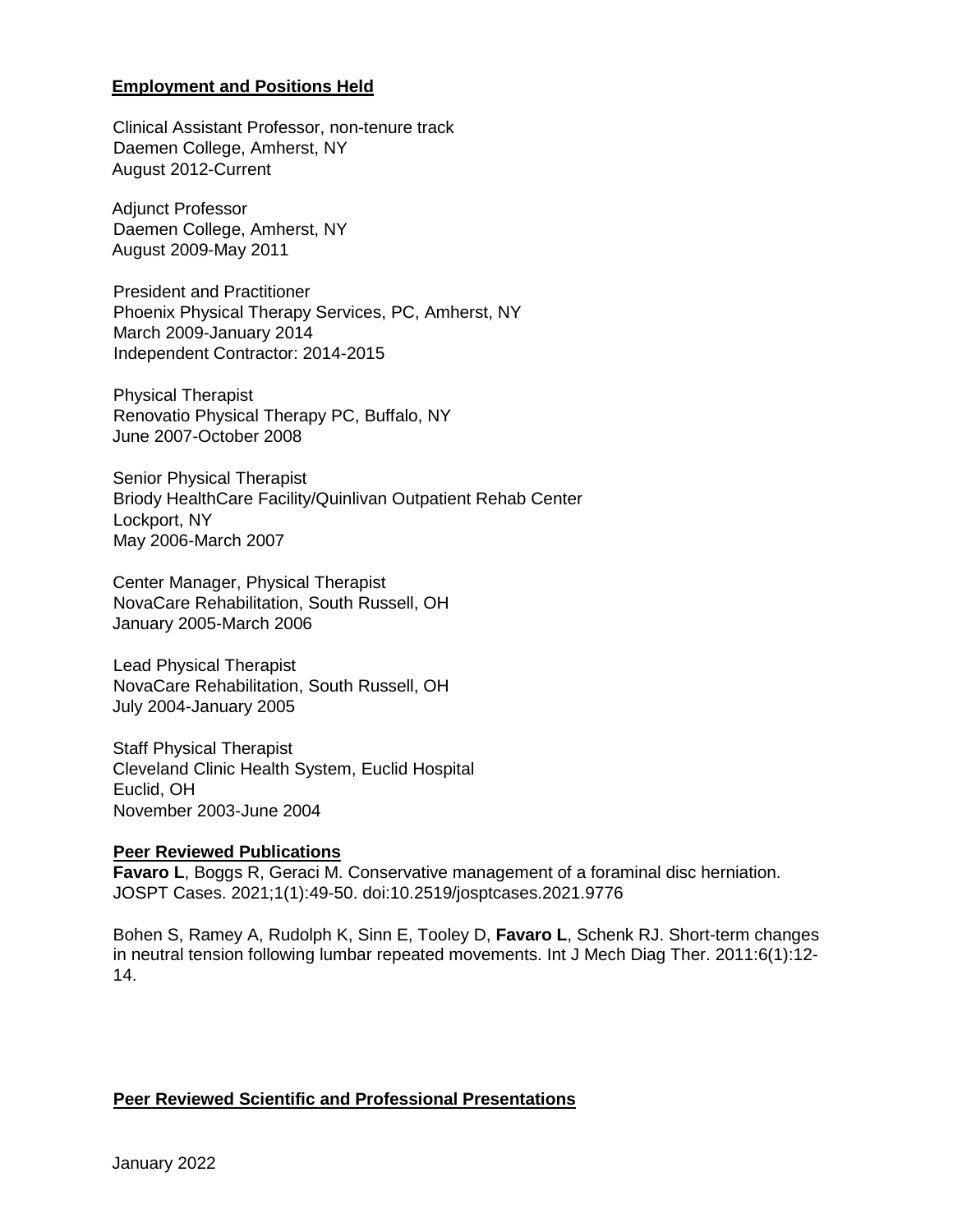**Favaro L, Bogulski J. "Effectiveness of participation in a country line dancing class on** reducing fall risk & cardiovascular disease in community dwelling older adults: A case series." Poster presentation, American Physical Therapy Association Combined Sections Meeting. San Antonio, TX. February 2022.

Massey BJ, Grandeo J, **Favaro L**, Bliss R, Gagnon K,Young JL. Are entry-level graduate physical therapy students accurate and confident in referral for diagnostic imaging? Poster presentation, American Physical Therapy Association Combined Sections Meeting. San Antonio, TX. February 2022.

Bogulski J, **Favaro L**. The immediate effect of WBV on individuals with hamstring injury. Poster Presentation, New York Physical Therapy Association (NYPTA) State Conference, Saratoga Springs, NY. October 2019. *Received the Robert S. Salant Research Award for Outstanding Poster Presentation.*

Bogulski J, **Favaro L**. Immediate effects of whole body vibration on force output and functional hop. Platform Presentation, Academy of Orthopedic Physical Therapy Annual Conference, Denver, CO. April 2019.

Bogulski J, **Favaro, L**. The immediate effects of whole body vibration on static stretching on active knee extension range of motion. Poster, New York Physical Therapy Association's Annual Conference, Troy, NY. October 2017.

Gallus J, Kaczor M, Lovell E, **Miller (Favaro) L**, Richards S. "Collaborative Problem Solving: Designing a Women's Health Clinic." Selected to present at New York Occupational Therapy Association's Annual Conference, September 2002.

# **Funded/In Review Grant Activity**

Bogulski J, Favaro L. "Effectiveness of Participation in a Country Line Dancing Class on Reducing Fall Risk & Cardiovascular Disease in Community Dwelling Older Adults: A Pilot Study." Equipment funding: \$4400, May 2019 Daemen College Think Tank, internal

Bogulski J, Favaro L. "The Effect of Whole Body Vibration on Passive Knee Extension and Passive Hip Flexion Range of Motion." Equipment funding: \$3500, December 2014 Daemen College Think Tank, internal

### **Current/Active Research Activity**

"Perceived self-efficacy and accuracy of physical therapy students using an imaging decision rule for referral to diagnostic imaging." Bellin College, HSRRC approved and data collection completed, manuscript under review, Journal of Physical Therapy Education.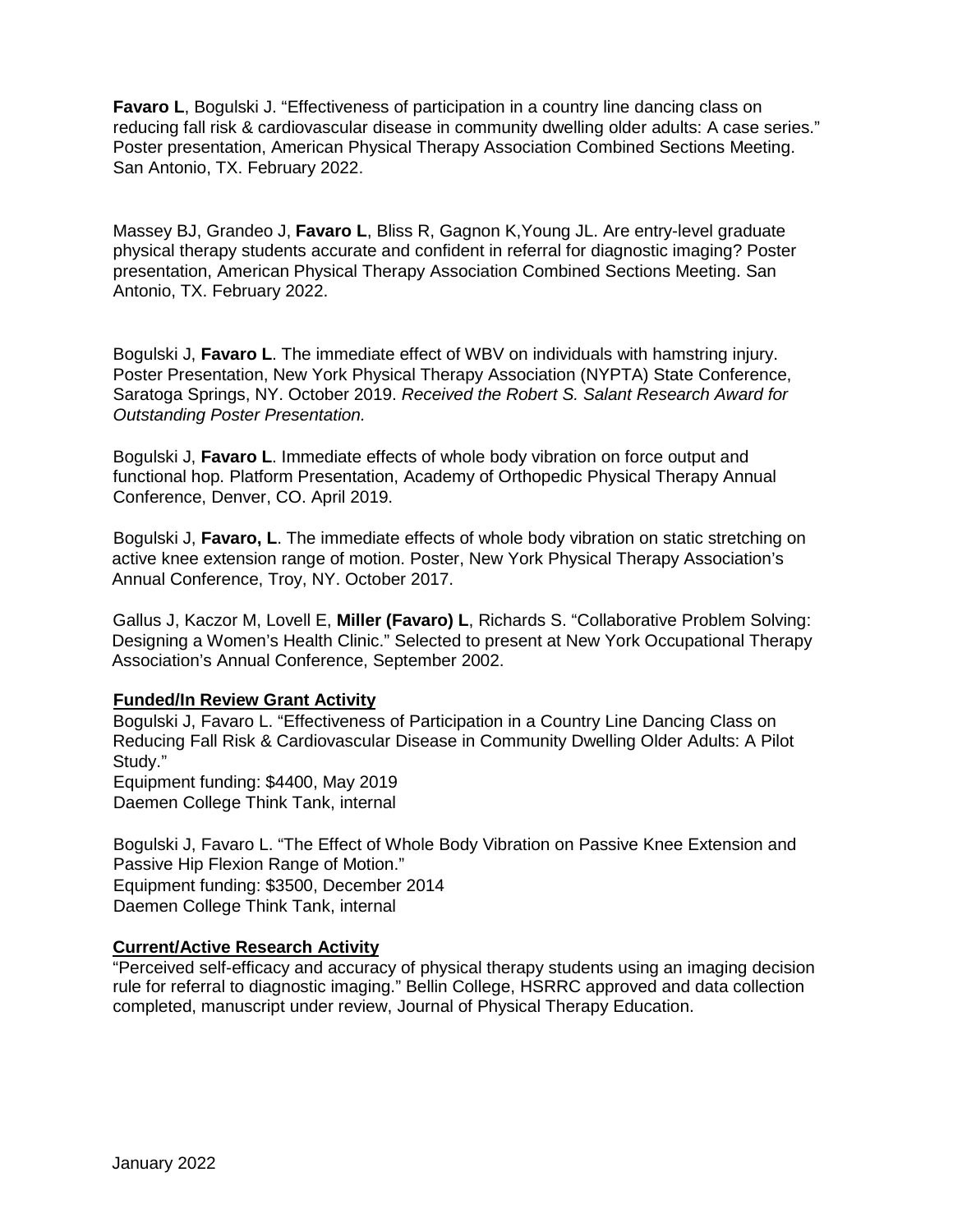"How reproducible are exercise therapy protocols used in trials for chronic neck pain?" Prospero registered CRD42020191886. Data collection completed, manuscript submitted to Journal of Clinical Epidemiology..

"Effectiveness of participation in a country line dancing class on reducing fall risk & cardiovascular disease in community dwelling older adults." Daemen College, HSRRC approved and data collection ongoing.

"The immediate effects of whole body vibration and static stretching on range of motion, force output and functional hop in individuals with hamstring injury." Daemen College, HSRRC approved and data collection ongoing.

### **Membership in Scientific/Professional Organizations**

Chairperson, Western District, New York Physical Therapy Association, 2010-2011.

Member, McKenzie Institute, 2010-Present.

Member, American Academy of Orthopedic Manual Physical Therapists, 2009-Present.

Member, American Physical Therapy Association. Education, Cardiovascular and Pulmonary, Acute Care, Research, and Orthopedic Sections, 2000-Present.

Certified Spinning® Instructor Star 2 (JGSI#119532), 2007-2013.

Coordinated City of Rochester "October is PT Month" Mayoral Proclamation signing, October 2002.

Adult and Child/Infant CPR, American Heart Association Certified, 2002-Present.

# **Consultative and Advisory Positions Held**

Consultant and Co-chair on sustainability study and end-of-grant transition for Daemen College Physical Therapy, Inc.: Wound Care Clinic. 2014-2017.

# **Community Service**

Rotary Club of Williamsville, member June 2009 – July 2014

Rotary Club of Williamsville Board of Directors, Secretary  $2010 - 2012$ 

Ride for Roswell, Race volunteer, 2009-2012

SPCA of Erie County, volunteer dog walker, 2007-2008

# **Service to the College on Committees/Councils/Commissions**

College wide

Daemen College Faculty Travel Committee, September 2016-2017 Co-Chair,

Daemen College Faculty Travel Committee, September 2015-May 2016 Member,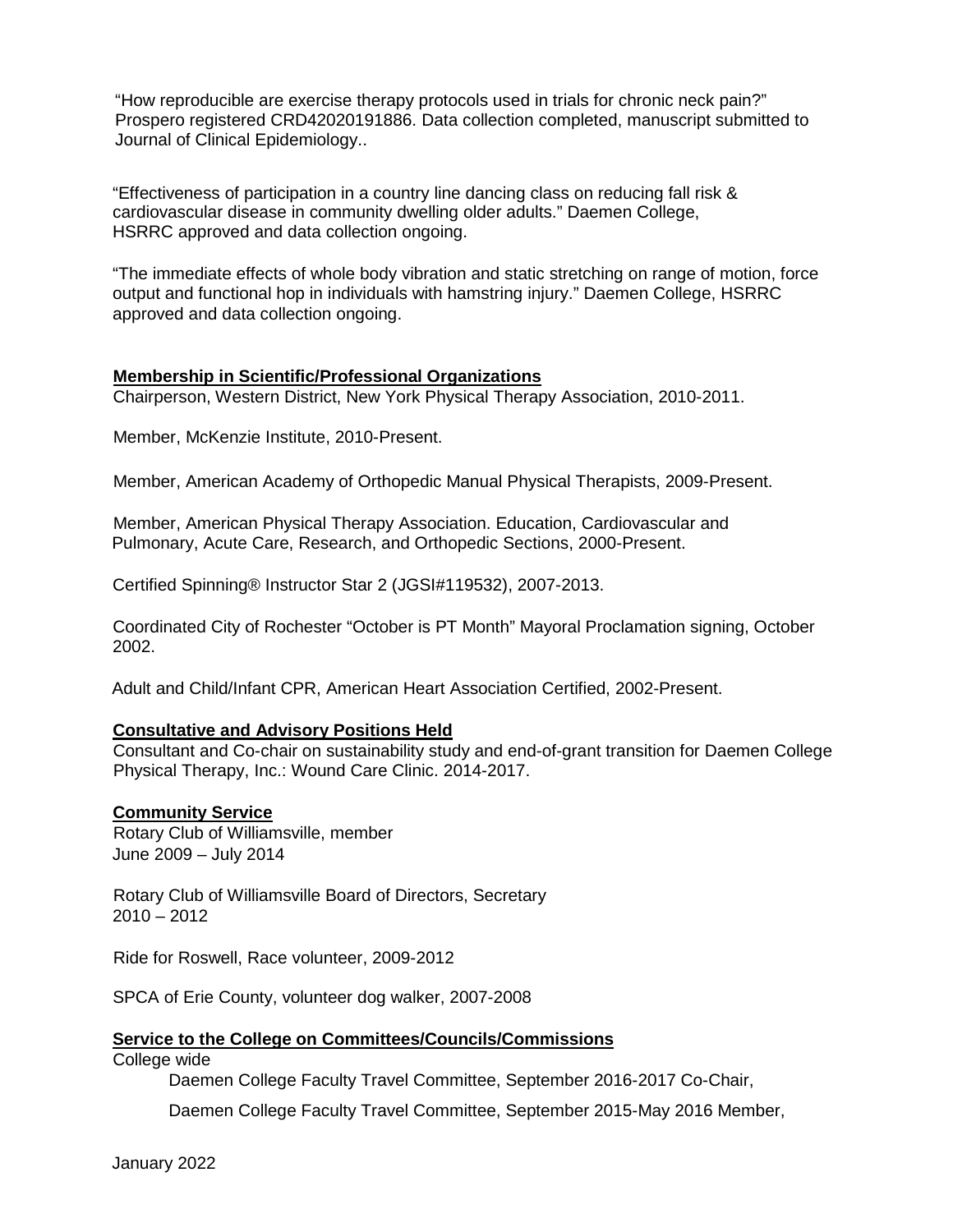Daemen College Health and Wellness Committee, September 2014-May 2015 Member, Daemen College Safety Committee, September 2013-May 2014

### **Departmental**

Daemen College Physical Therapy program Comprehensive Exam committee, Chair, January 2017-September 2019

Member, Board of Directors, Daemen College Physical Therapy, Inc. faculty practice, September 2013-December 2014

Director of Finance, Daemen College Physical Therapy, Inc: Wound Care Clinic, 2014-2017

Daemen College Physical Therapy program Open House, participant/coordinator 2012 current

Daemen College Student Physical Therapy Association (SPTA), Faculty Advisor: 2012- 2019

Faculty Mentor OMPT and MDT/OMPT programs, Daemen College, 2011-2016.

### **Honors and Awards**

Rotarian of the Year Award – Rotary Club of Williamsville, NY, May 2011

Community Service Award – Daemen College Physical Therapy Department, April 2011

Above and Beyond Community Service Award – Ride for Roswell Committee, 2009

Graduate Faculty Award – Ithaca College Physical Therapy Department, August 2003

New York Physical Therapy Association 2003 Student Participation Award, October 2002

Justin Alexander Scholarship Award – Ithaca College Undergraduate PT Department, May 2002

Phi Kappa Phi Honor Society, March 2002

Who's Who Among American Colleges and Universities, 2001, 2002, 2003

### **Continuing Education Attended**

New York Physical Therapy Association, Annual Conference, Saratoga Spring, NY. Oct 2019. Academy of Orthopedic Physical Therapy, Annual Conference, Denver, CO. April 2019.

APTA, Combined Sections Meeting, New Orleans, LA. February 2018.

Best Practice Cardiopulmonary Physical Therapy. Drs. Ellen Hillegas and Rebecca Crouch. Campbell, NC. November 2017.